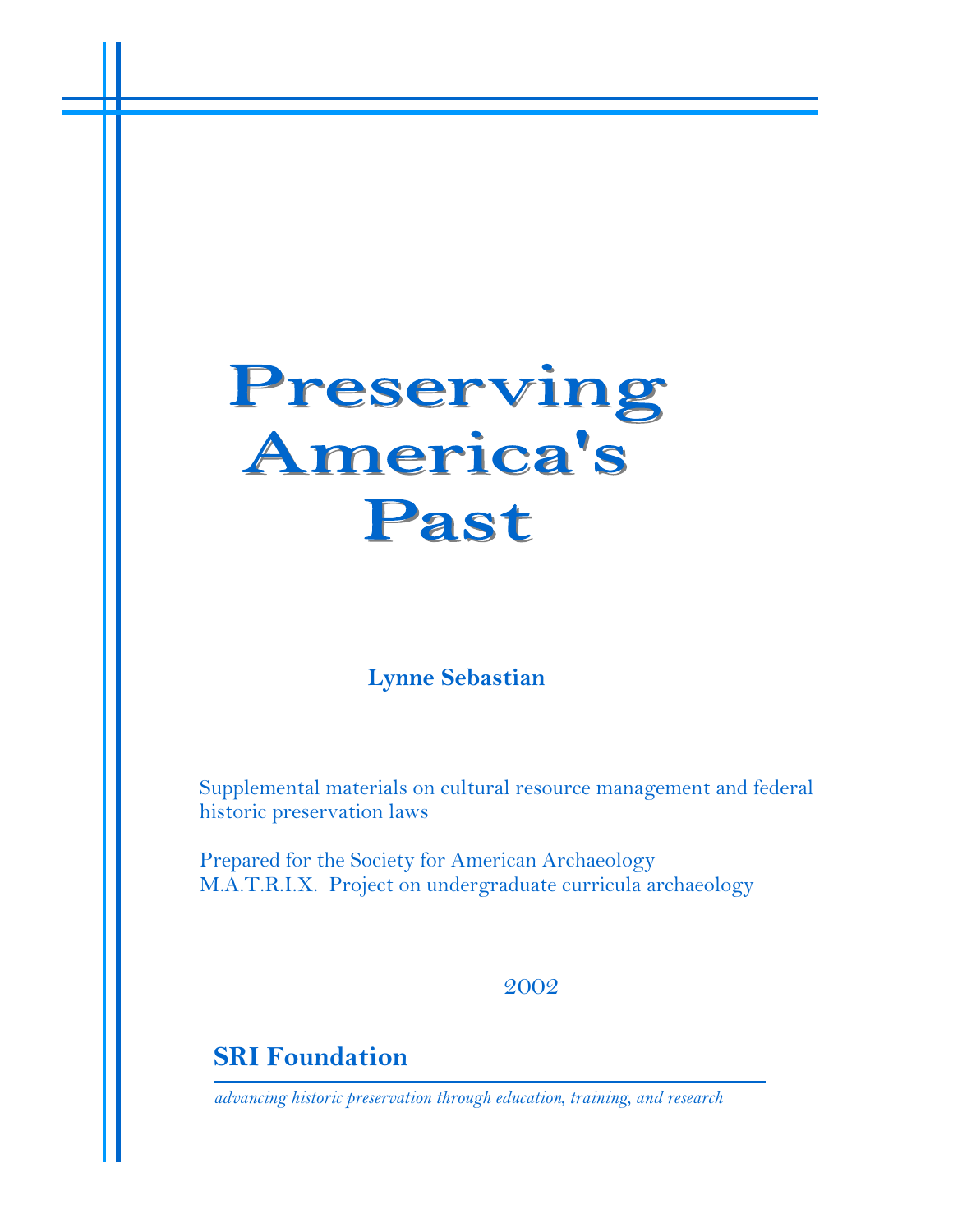#### **Preserving America's Heritage**

The materials in this package have been prepared to assist instructors at the undergraduate level who wish to include in their courses information on cultural resource management and the laws that protect historic and cultural resources in the United States. These materials were prepared using funding from a National Science Foundation grant to the Society for American Archaeology. They maybe be copied, distributed, or posted electronically for educational use. When using any portion of these materials, please credit SAA, NSF, and the SRI Foundation.

> Lynne Sebastian, Ph.D., RPA Director of Historic Preservation Programs The SRI Foundation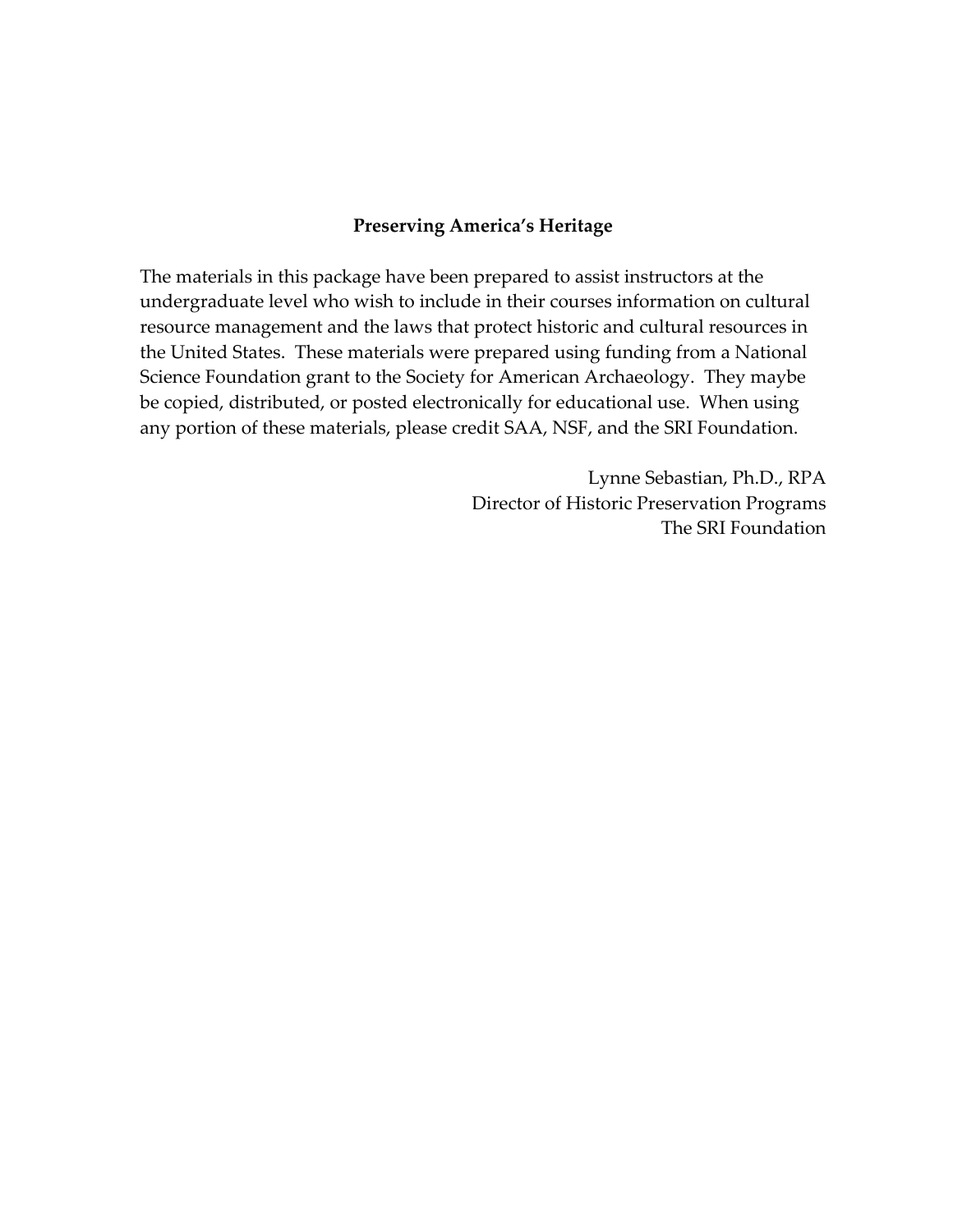| Brief Overview of Federal Historic Preservation Laws 1            |    |
|-------------------------------------------------------------------|----|
|                                                                   |    |
|                                                                   |    |
|                                                                   |    |
| Department of Transportation Act, 1966 2                          |    |
| National Historic Preservation Act, 1966 2                        |    |
| National Environmental Policy Act, 1969 3                         |    |
| Historic and Archeological Data Preservation Act, 1974 3          |    |
| American Indian Religious Freedom Act, 1978 3                     |    |
| Archeological Resources Protection Act, 1979 4                    |    |
| Native American Graves Protection and Repatriation Act, 1990. . 4 |    |
| The Abandoned Shipwrecks Act, 1988 4                              |    |
| Preservation-Related Executive Orders 5                           |    |
| Archaeology and Historic Preservation Laws                        | 6  |
| Archaeological Resources Protection Act                           | 6  |
| Section $4(f)$ of the Department of Transportation Act            | 7  |
|                                                                   | 8  |
|                                                                   | 10 |
|                                                                   | 13 |
|                                                                   | 17 |
|                                                                   | 19 |
|                                                                   | 20 |
| Supplemental Material                                             |    |
|                                                                   |    |

36 CFR part 800, the Section 106 regulation

36 CFR 60.4, criteria of eligibility to the National Register of Historic Places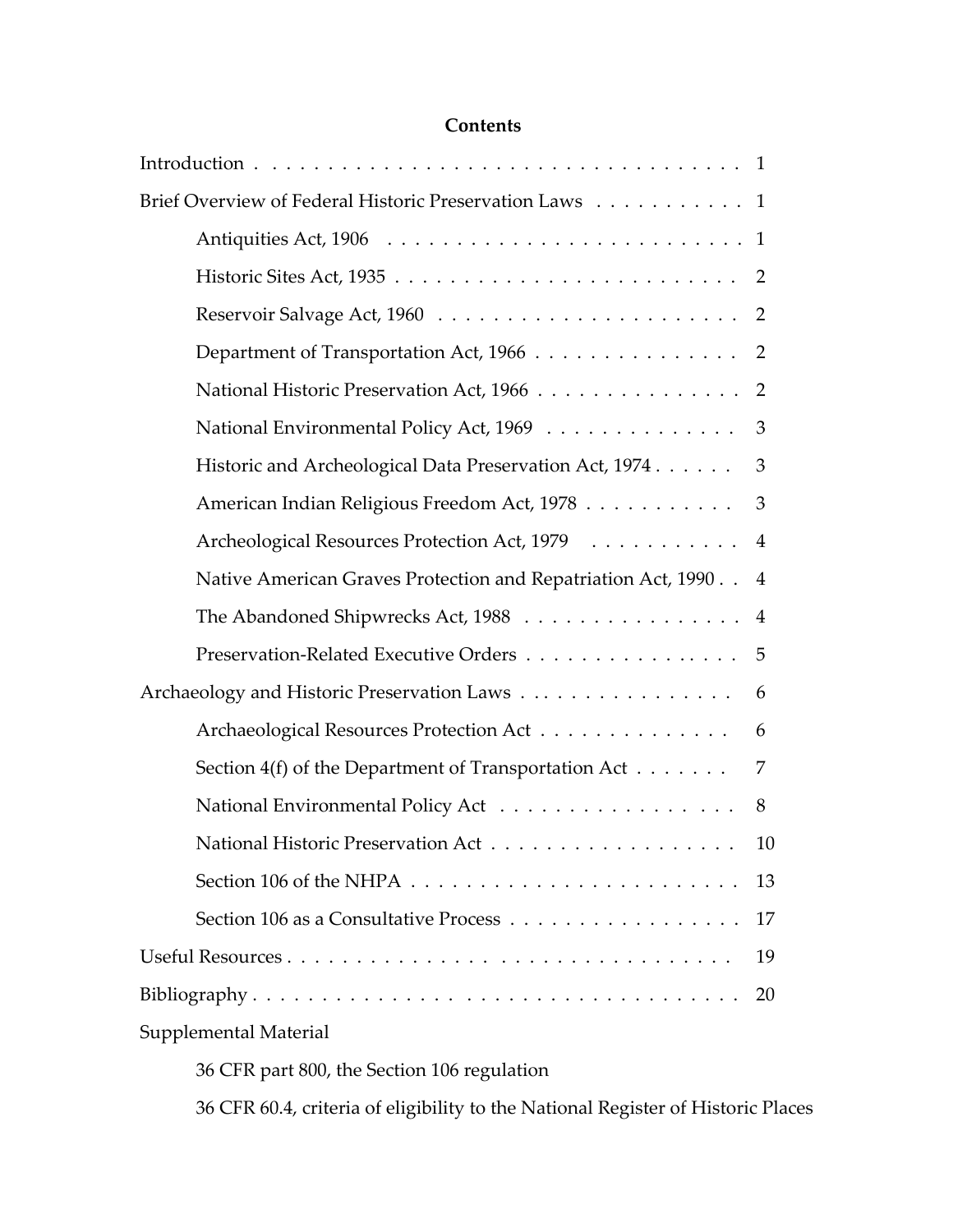## **Introduction**

The protections afforded to historic and cultural properties in the United States consist of a patchwork of federal and state laws and local ordinances. The laws cover different kinds of resources, offer different levels of protection, and apply widely varying standards and processes. Some laws only apply on lands of a particular type – federal and tribal land or state land, for example – or to specific kinds of properties – shipwrecks or archaeological sites, for example. Some laws or ordinances apply only to places listed on the National Register of Historic Places or on state registers or to properties with local landmark status; others apply to a broader range of significant properties.

In order to help you make sense of this confusing patchwork of preservation legislation, the following discussion provides a brief overview of preservationrelated federal laws and Executive Orders, then a more detailed discussion of the four most important federal preservation laws from an archaeological point of view (the four laws that will be covered in more detail later are marked with an \* in the overview). It is important, however, that you also take the time to become familiar with state laws and local ordinances in your area. In many cases, state and local laws and ordinances provide the strongest and most effective tools for preserving the past, and often they provide the *only* legal protections, since federal laws apply only in specific circumstances.

## **Brief Overview of Federal Historic Preservation Laws**

## **Antiquities Act, 1906** (PL 59-209; 16 USC 431-433)

The first federal legislation passed specifically to protect historic properties – in this case, archaeological sites on public land – was the Antiquities Act of 1906. This law does three things: makes it illegal to excavate sites on the public lands without a permit from the land-managing agency; provides for a permitting process; and authorizes the President to designate national monuments. The resource protection functions of the Antiquities Act have largely been taken over by the Archeological Resources Protection Act (see below), but the Antiquities Act is still the source of the President's power to designate monuments.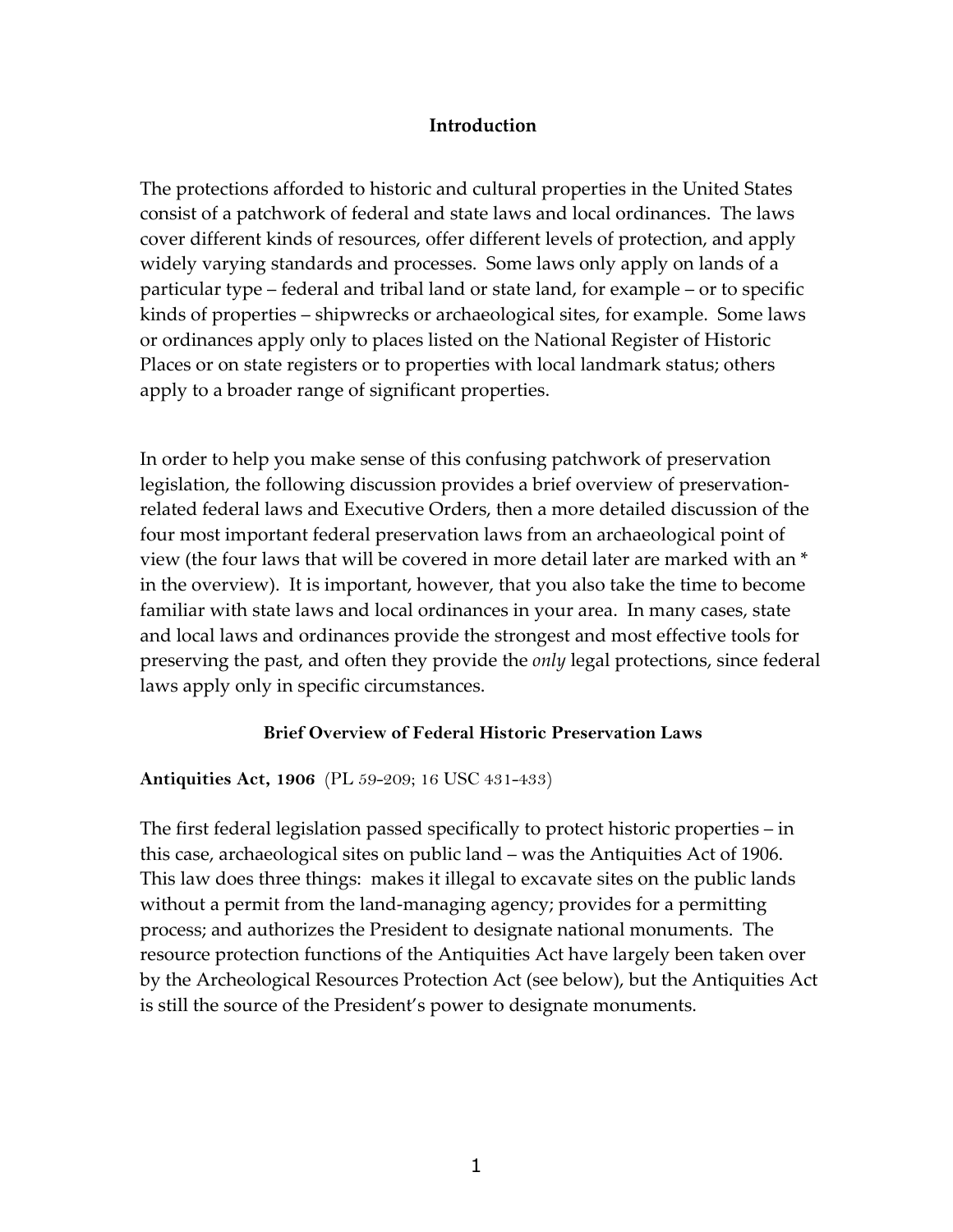## **Historic Sites Act, 1935** (PL74-292; 16 USC 461-467)

The Historic Sites Act authorizes the National Park Service to record, document, acquire, and manage places that are important in the interpretation and commemoration of the nation's history. Under this statute a number of the New Deal employment programs became permanent components of the NPS preservation mission – the Historic American Buildings Survey (HABS) and Historic American Engineering Record (HAER), for example. The National Historic Landmarks program was originally established under the Historic Sites Act.

## **Reservoir Salvage Act, 1960** (PL 86-523; 16 USC 469-469c)

In the 1950s, huge water-impoundment projects were designed and built by the federal government for flood control and power generation. The National Park Service and the Smithsonian Institution set up the River Basin Salvage Program to collect archaeological data before sites were lost to the rising waters. In 1960 Congress authorized NPS to seek appropriations to support this work in the Reservoir Salvage Act. Recognizing that many other categories of federally sponsored construction were destroying huge numbers of archaeological sites, the archaeological community worked to broaden the kinds of projects covered by the law beyond reservoirs; this campaign ultimately resulted in passage of the Historic and Archeological Data Preservation Act of 1974 (see below).

## **\*Department of Transportation Act, 1966** (PL 89-680; 49 USC 303; 23 USC 138)

This statute, which created the federal Department of Transportation, contained a provision designed to protect significant prehistoric and historical sites from damage or destruction in the course of DOT funded projects unless there was no alternative to that destruction. In the original version of the law, that provision was found in section 4(f), and this preservation requirement is still called the Section 4(f) process (see more detailed discussion below).

## **\*National Historic Preservation Act, 1966** (PL 89-665; 16 USC 470)

The cornerstone of the historic preservation process in the United States, the National Historic Preservation Act was the result of a grassroots effort initiated by the US Conference of Mayors and supported by a wide variety of preservation organizations and communities across the country. In large part, the NHPA was a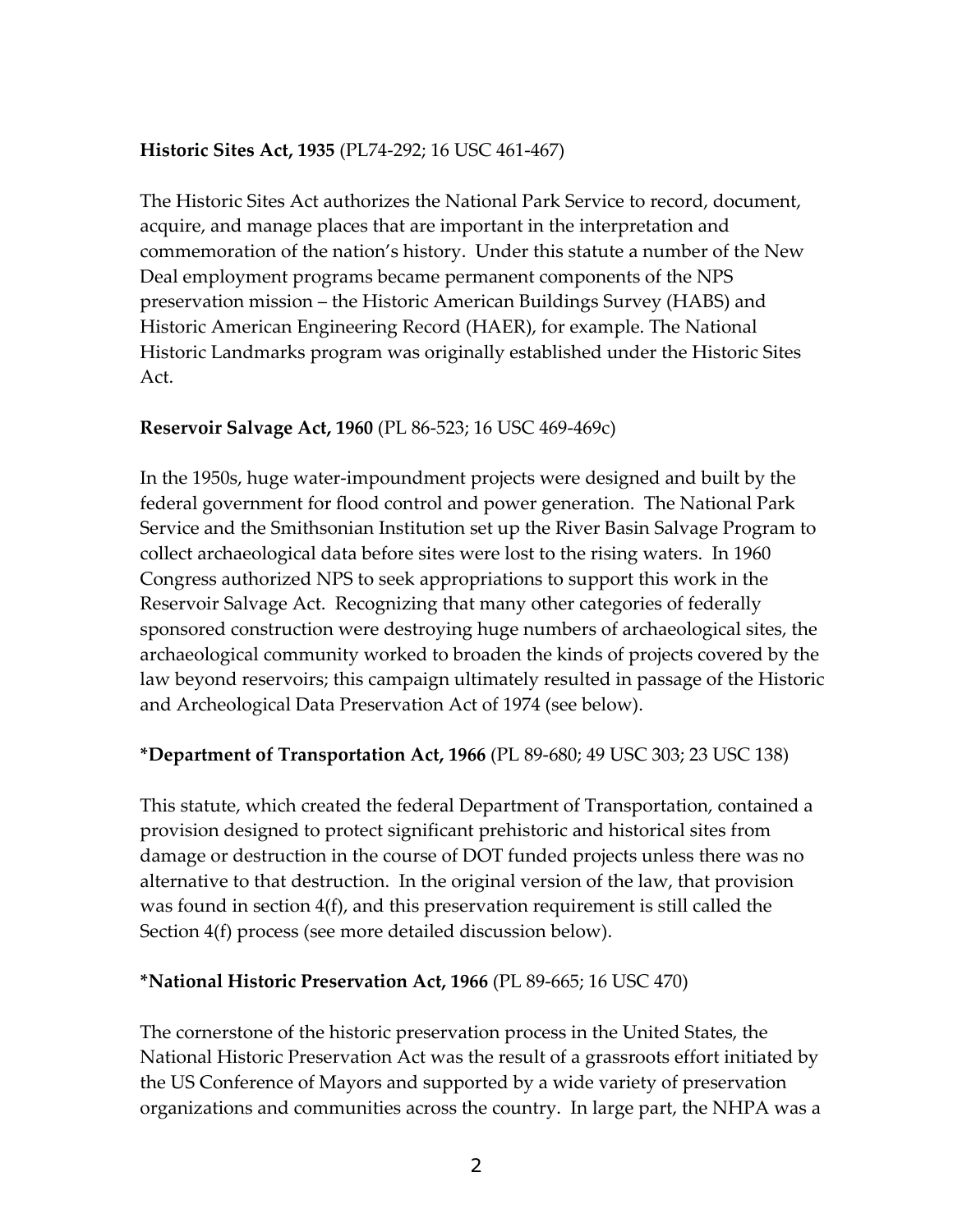response to the destruction of great swaths of historic downtowns and neighborhoods under the auspices of "Urban Renewal" and construction of the interstate highway system. The provisions of NHPA, and especially of Section 106 of the act, are discussed in more detail below.

## **\*National Environmental Policy Act, 1969** (PL 91-190; 42 USC 4331-4347)

The National Environmental Policy Act was created to ensure that federal agencies carefully evaluate the impacts of their actions on the human environment and examine the relative impacts of the various alternatives available to them. Impacts to historic and cultural resources are only a small part of the broad range of resources and impacts examined in the NEPA process (which is discussed in more detail below), but because all federal actions require compliance with NEPA, it provides an important tool for ensuring that impacts on heritage resources are consider in agency decision-making.

## **Historic and Archeological Data Preservation Act, 1974** (PL 93-291; 16 USC 469- 469c)

Often called "the Moss-Bennett Act," after the sponsors of the legislation, the Historic and Archeological Data Preservation Act expanded the provisions of the earlier Reservoir Salvage Act so that it also applied to federal projects other than reservoirs. The law requires agencies to report to the Secretary of the Interior any projects that may cause the loss of significant scientific, prehistoric or historical archaeological data and offers agencies the option of recovering those data themselves or transferring funds to the National Park Service to have NPS recover the data. This law is now largely redundant with Section 106 of the National Historic Preservation Act, and is usually only invoked when archaeological properties are discovered after the project has already begun and the agency wishes to have NPS salvage the data.

## **American Indian Religious Freedom Act, 1978** (PL 95-341; 42 USC 1996)

AIRFA is a joint resolution of Congress affirming that, as a matter of policy, the United States will protect and preserve the right of Indian tribes and other indigenous people to practice their traditional religions. This policy covers both access to sacred places and the use and possession of sacred object, as well a protecting the right to worship through the conduct of traditional ceremonies. Because the law is focused on religious practice rather than on management of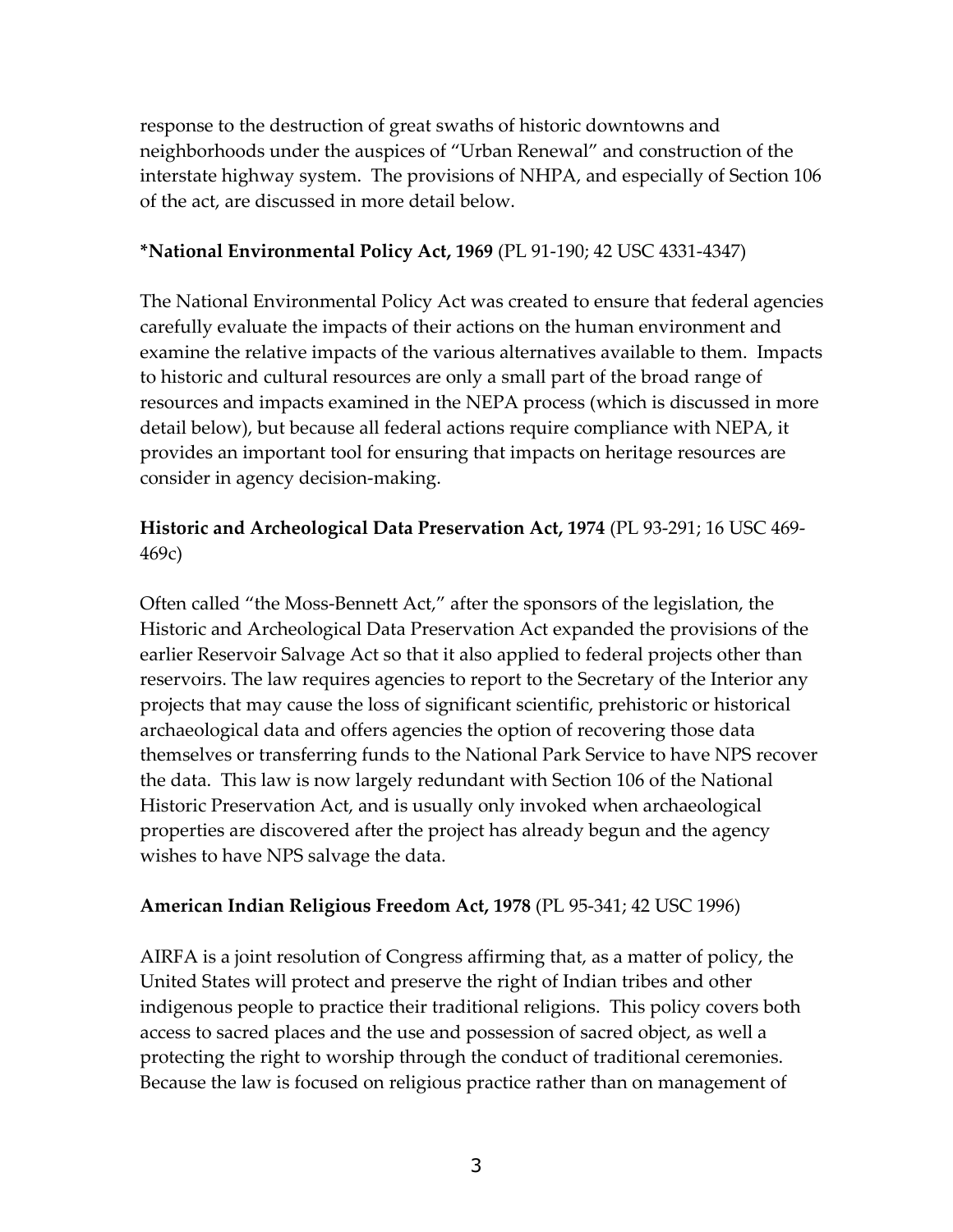places of religious significance, efforts to protect and preserve sacred places generally focus on the National Historic Preservation Act rather than on AIRFA.

## **\*Archeological Resources Protection Act, 1979** (PL 96-95; 16 USC 470aa-470ll)

Because of its lack of specificity, the Antiquities Act of 1906 proved to be ineffective as a tool for prosecuting looters of archaeological sites on the public lands. In response to increasing problems of commercial looting in the 1970s, the archaeological community worked with Congress to secure passage of the Archeological Resources Protection Act. ARPA regulates the practice of archaeology on federal and Indian lands, requires permits from the land-managing agency or tribe for excavations, and establishes substantial penalties for vandalism, destruction, and unpermitted excavations (see more detailed discussion below).

# **Native American Graves Protection and Repatriation Act 1990** (PL 101-601; 25 USC 3001-3013)

NAGPRA establishes a process through which Native American human remains, funerary objects, sacred objects, and items of cultural patrimony are to be repatriated to lineal descendants or culturally affiliated groups. There are two major components to this process. The first is a requirement that federal agencies and federally funded museums inventory their collections and report the results to culturally affiliated tribes, who may then claim remains and objects if they wish. The second is a process for consultation with Native American groups concerning the disposition of human remains, sacred and funerary objects, or items of cultural patrimony found in discovery or during archaeological excavations on federal or tribal lands.

# **The Abandoned Shipwrecks Act, 1988** (PL 100-298; 43 USC 2101-2106)

The Abandoned Shipwrecks Act applies to nonmilitary ships on or in submerged lands of the United State that have been abandoned by their legal owners. Wrecks on federal or Indian lands are under the jurisdiction of the US; for the rest, jurisdiction is given to the state in whose water they lie. The act does not forbid salvage of wrecks but does direct the National Park Service to prepare guidelines for positive management of shipwrecks. These guidelines are required to balance the claims of preservationists, recreational divers, and salvors. The guidelines are voluntary, so the degree of actual protection varies, depending on individual state procedures for managing wrecks.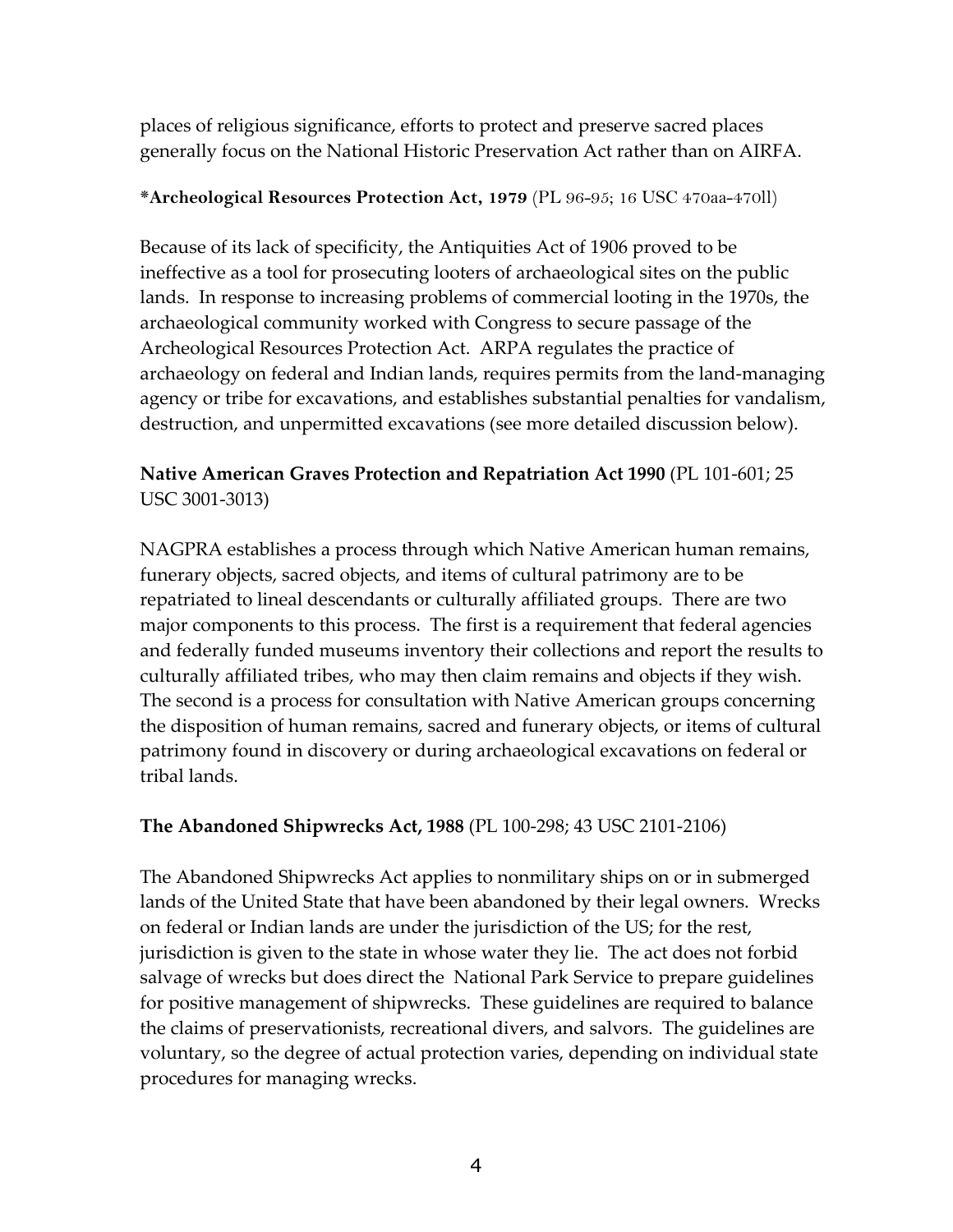## **Preservation-Related Executive Orders**

**E.O. 11593 Nomination of federal properties to the National Register of Historic Places.** When the National Historic Preservation Act was passed in 1966, only properties actually listed on the National Register were given consideration under the law. This led to a situation in which agencies were often reluctant to nominate properties, however important, to the Register. This 1972 executive order instructed the National Park Service to provide guidance for evaluating the eligibility of historic properties to the Register, and instructed agencies to survey their land and property holdings and to begin the process of nominating the eligible properties. It also instructed the agencies, as part of their compliance with Section 106, to evaluate the Register eligibility of previously unevaluated properties and to treat the eligible ones as if they were registered for the purposes of Section 106. These provisions have since been incorporated into the NHPA and into the Section 106 regulations, but this executive order was extremely important in shaping the Section 106 process as we know it today.

**E.O. 12898 Environmental justice.** This executive order instructs federal agencies to ensure that their programs neither exclude minority and low-income citizens from participating in beneficial programs nor impose a disproportionate share of negative environmental impacts on minority and low-income people. In terms of cultural resources, compliance with E.O. 12898 means that, where cultural resource will be negatively impacted, the agency should try to spread the impacts and not concentrate them only on resources of concern to minority or low-income communities.

**E.O. 12072 Siting federal activities in urban areas.** This executive order instructs federal agencies to give preference to central business areas when selecting locations for offices. Although intended as an economic development initiative for the nation's downtowns, rather than as a historic preservation measure, this E.O. has potential for encouraging adaptive reuse of historic buildings and economic revitalization of our historic downtowns.

**E.O. 13006 Locating federal facilities in historic buildings.** Building on the preservation potential of E.O. 12072, this executive order specifically instructs federal agencies to give preference to historic buildings in historic districts in central business areas when choosing the location for offices and other space needs. Where such space is not available or doesn't meet the agency's needs, compatible new construction in historic districts is given second preference and use of historic buildings outside of historic districts is given third preference.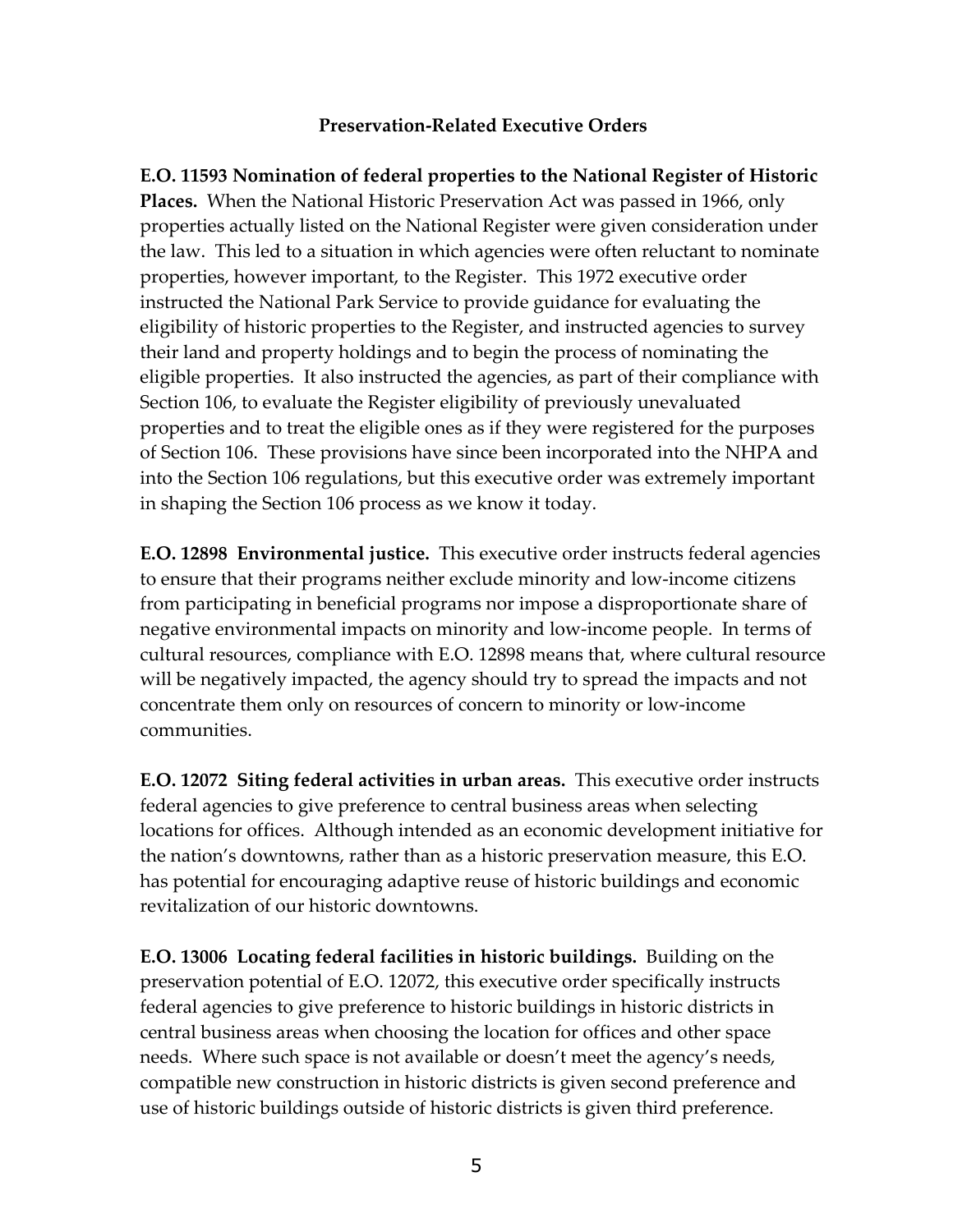**E.O. 13007 Indian sacred sites on federal land.** This executive order instructs federal agencies to accommodate use of Native American sacred sites on federal lands and to avoid physically damaging such sites unless essential agency functions require restricting access or damaging the site. Agencies are required to develop procedures for implementing this executive order, including providing notice to tribes of activities that might affect sacred sites and maintaining appropriate levels of confidentiality for information about sacred sites.

**E.O. 13175 Consultation and coordination with Indian tribal governments.** This executive order instructs federal agencies to be mindful of the sovereignty of Indian tribes and to develop processes for consultation with tribes that will give the tribes meaningful opportunities for input in the development of federal regulatory processes. This order also instructs agencies not to place unfunded mandates on tribes and to make the process through which tribes can receive waivers of compliance with federal regulations more flexible.

**E.O. 13274 Environmental stewardship and transportation infrastructure project reviews.** Popularly known as the "streamlining" executive order, E.O. 13274 instructs agencies involved in developing transportation infrastructure to formulate and implement procedures and policies that will enable them to conduct project environmental reviews in a "timely and environmentally responsible" manner. The Secretary of Transportation is instructed to develop a list of highpriority transportation infrastructure projects that will receive expedited agency review. This order was signed in September of this year (2002); the practical effects of the streamlining directive are not yet know.

## **Archaeology and Historic Preservation Laws**

## **The Archeological Resources Protection Act**

Like the Antiquities Act of 1906, ARPA requires permits for excavation or removal of archaeological resources from public or tribal land and makes it a crime to do so without a permit. Unlike the Antiquities Act, however, ARPA is very specific about what constitutes a criminal violation of the law and establishes serious criminal and civil penalties.

ARPA applies to "archeological resources," which are defined as "material remains of past human life or activities," that are at least 100 years old and are found on public or Indian land. The law establishes certain basic requirements for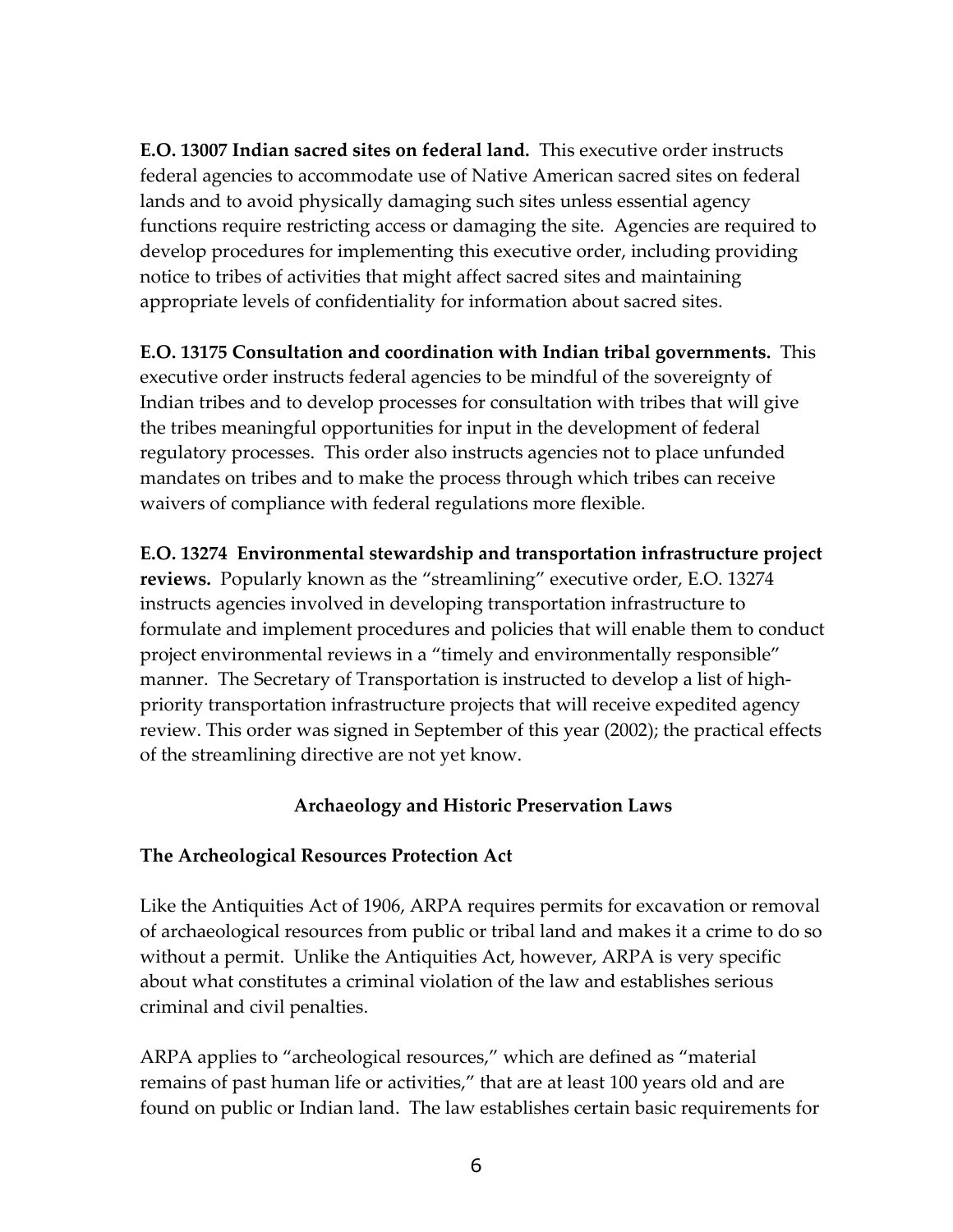permitting – qualified personnel, tribal consultation, federal ownership of recovered artifacts – but the details of the permitting process are contained in the regulation, 43 CFR part 7.

Violations of ARPA, that is, "unauthorized excavation, removal, damage, alteration, or defacement of archaeological resources" or trafficking in such resources, are punishable by fines of up to \$10,000 or up to one year in prison, or both. If the value of the resource involved plus the cost of restoration of the damaged site is greater than \$500, the maximum penalties increase to \$20,000 and two years. For repeat offenders, the maximums increase to \$100,000 and five years. The law also makes provisions for federal land-managers to assess civil penalties and to bring civil suit if the violator fails to pay the penalties. Any equipment, vehicles, etc., used in the commission of an ARPA violation are subject to forfeiture if the individual is convicted – a substantial additional penalty for commercial looters who use a backhoe or other heavy equipment.

One potentially important provision of ARPA that is not well known is Section 470ee(c), which makes interstate trafficking in archaeological materials that were acquired in violation of state or local laws a violation of ARPA. Under this provision, if items were recovered illegally – say in violation of trespass laws protecting state or private property – transporting them across state lines for the purpose of selling them becomes an ARPA violation.

## **Section 4(f) of the Department of Transportation Act**

As noted above, the term "Section 4(f)" refers to the original section number in the Department of Transportation Act of 1966. Because of subsequent revisions to the law, the original language is now found in slightly different forms at 49 U.S.C. 303(c) and at 23 U.S.C. 138; the version at 49 U.S.C. 303 reads:

The Secretary may approve a transportation program or project . . . requiring the use of publicly owned land of a public park, recreation area, or wildlife and waterfowl refuge of national, State, or local significance, or land of an historic site of national, State, or local significance (as determined by the Federal, State, or local officials having jurisdiction over the park, area, refuge, or site) only if (1) there is no prudent and feasible alternative to using that land, and (2) the program or project includes all possible planning to minimize harm to the park, recreation area, wildlife and waterfowl refuge, or historic site resulting from the use.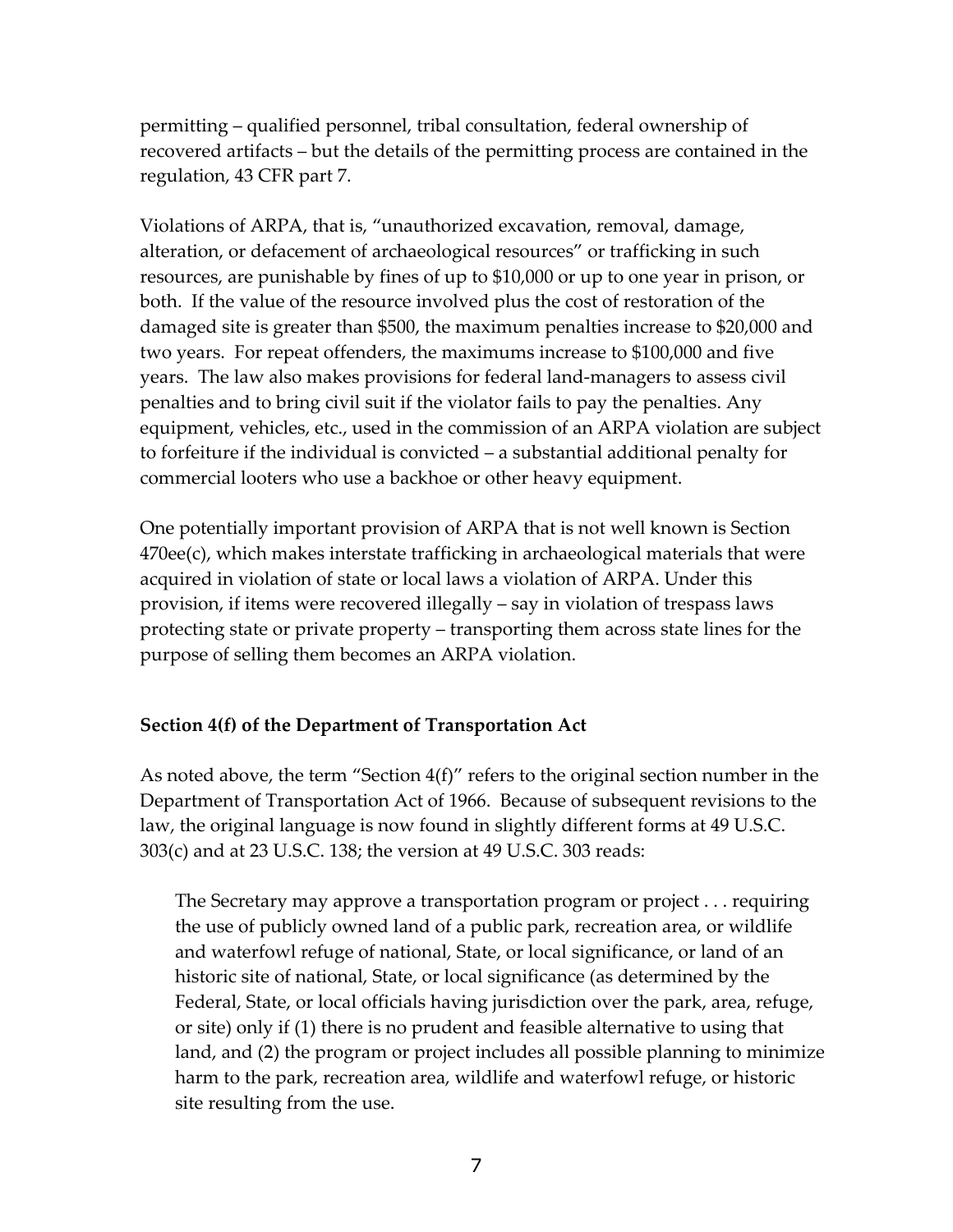Although the law is restricted to projects funded by federal transportation dollars, it is very important because this is the strictest standard of historic preservation to be found anywhere in federal law. The term "use" generally means taking even the smallest amount of land from a historic site; the term "feasible" means anything that is possible as a matter of engineering; and the term "prudent" means anything that won't cause extraordinary problems. State Departments of Transportation are required to complete a very rigorous process of demonstrating that there are no prudent and feasible alternatives and that they have done all possible planning to minimize harm for projects that will "use" historic sites.

In terms of archaeology, however, Federal Highway Administration guidelines say that Section 4(f) does not apply to archaeological sites unless they warrant preservation in place. According to the guidelines, sites that are of value only for their potential to yield information about the past will not trigger the Section 4(f) process.

## **National Environmental Policy Act**

The National Environmental Policy Act requires federal agencies to gather and evaluate data about different aspects of the human environment that may be affected by their actions and to use what they learn from this process to inform decision making. NEPA is the "umbrella" law under which agencies manage their compliance with a whole variety of environmental and historic preservation laws.

There are three basic paths for an agency to take to comply with NEPA (Figure 1). The great majority of the routine things that an agency does are treated as "categorical exclusions," classes of actions that require no further consider under the law unless there are "exceptional circumstances." Each agency has its own NEPA procedures, which include a list of kinds of actions that are categorical exclusions and a list of kinds of things that constitute exceptional circumstances.

Most of the rest of the actions that an agency takes are analyzed for their effect on the human environment through an "environmental assessment" process. In this process the agency gathers data about how various alternatives available to it for completing a project would affect a whole variety of resources, including cultural resources. The agency then determines whether its chosen course of action will have a "major" impact on the human environment. Again, the definition of what constitutes a "major" impact is specific to the agency's own NEPA procedures. If there is no major impact, the agency documents this finding and proceeds with the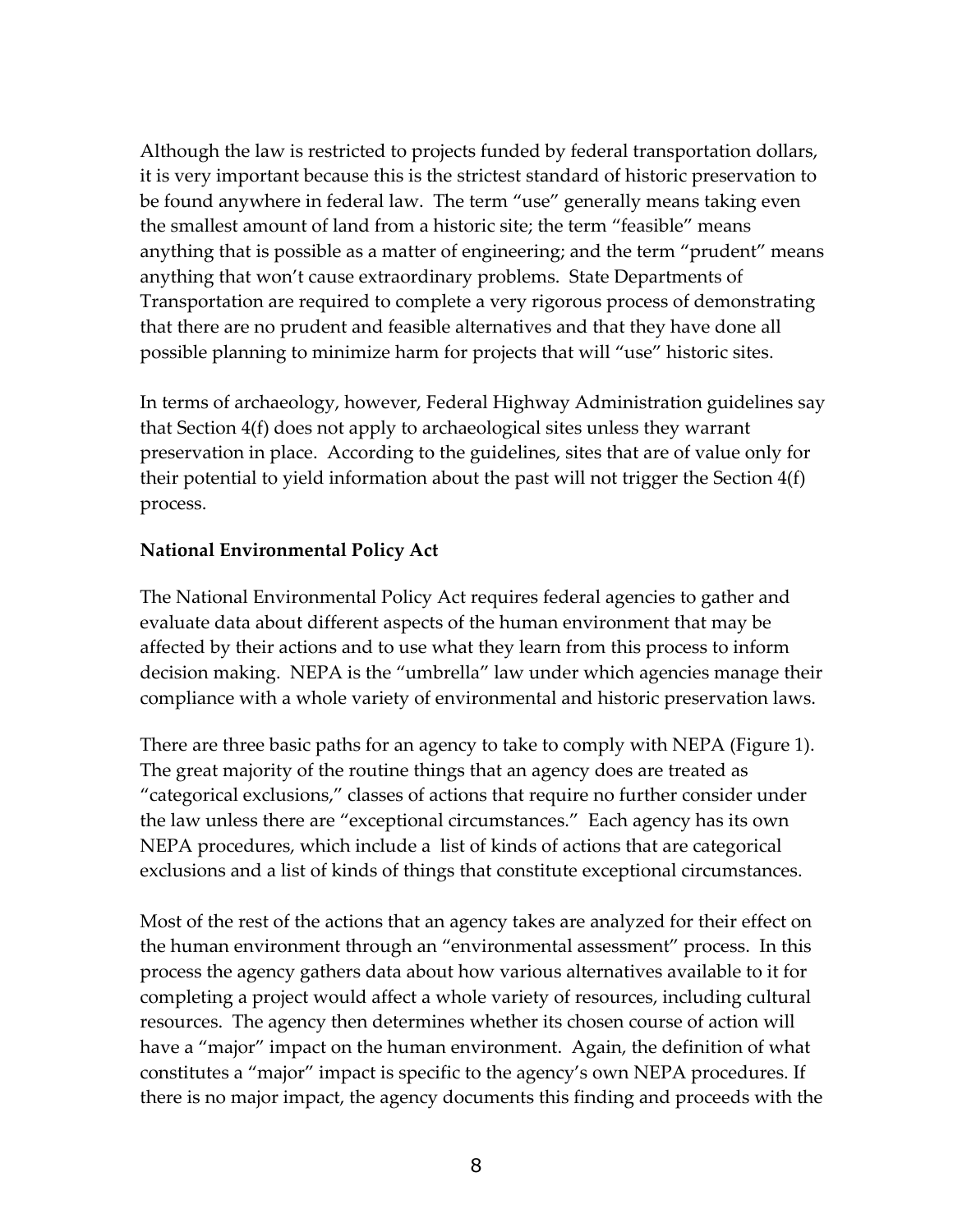

**The NEPA Process** 

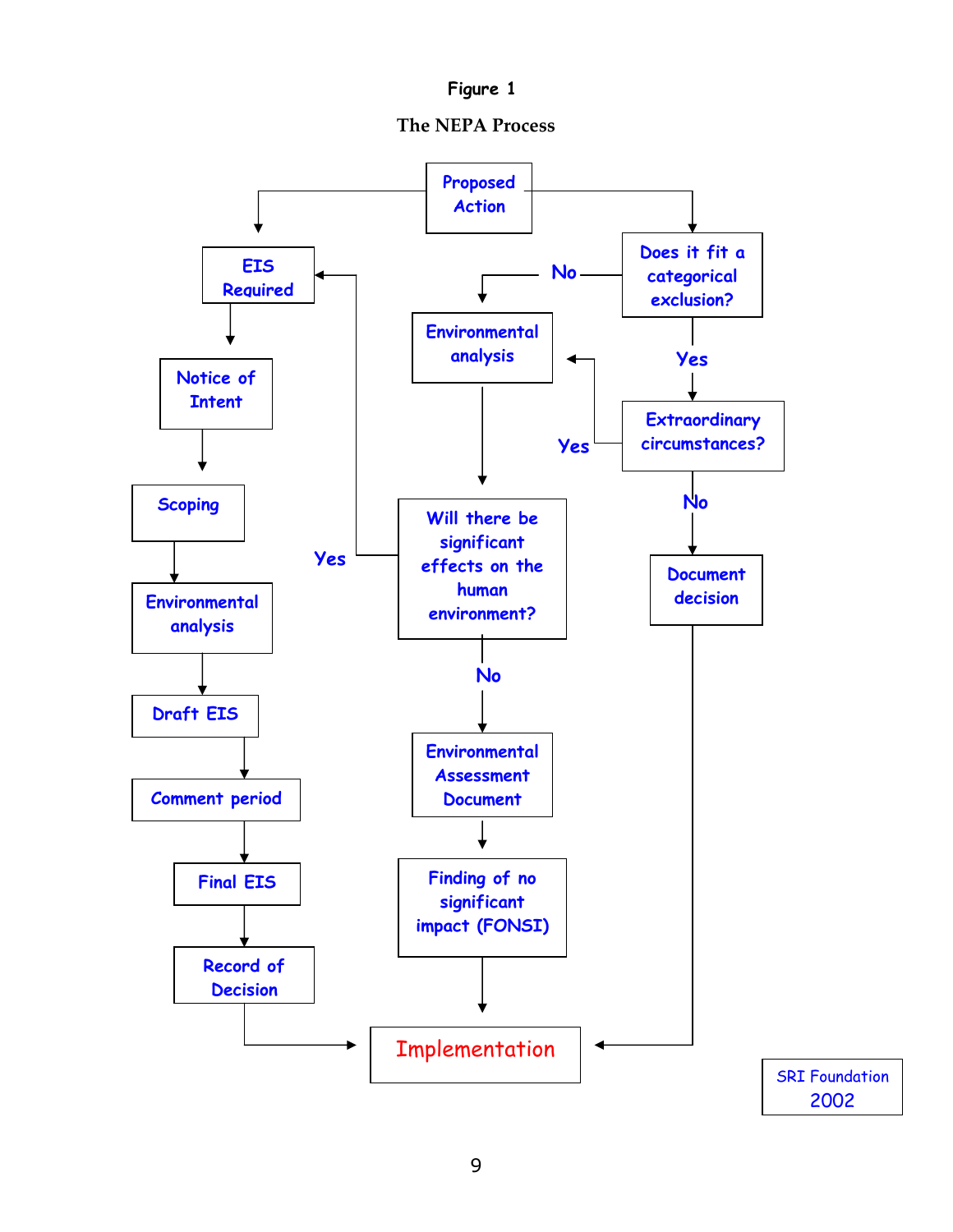action; if there will be a major impact, the agency enters the third possible path for NEPA compliance and develops an environmental impact statement (EIS).

Some federal actions -- for example, construction of new natural gas pipelines or new highways in previously undisturbed areas – have such high potential for significant environmental impacts that the agency will plan to complete the EIS process without going through any preliminary NEPA evaluation. Other actions will be found, as a result of an environmental assessment, to have a significant impact and to require an EIS.

No matter how the agency arrives at the decision to prepare an EIS, the actual process of data gathering, consultation, analysis, and decision making is the same. The agency first engages in a process known as "scoping," which involves not only agency personnel and consultants, but other concerned or affected agencies, Indian tribes, local governments, affected communities and property owners, and other interested parties – collectively often referred to as "stakeholders"—as well as the general public. In the scoping process, the agency determines what aspects of the human environment are likely to be affected, what data are available or will be needed to assess the nature of those effects, how to go about gathering and evaluating those data, and what alternatives are available to the agency for carrying out the proposed action.

Based on the decisions reached during the scoping process, the agency gathers and analyzes data and completes a preliminary evaluation of the impacts of the various alternatives on the different components of the human environment. The agency publishes this preliminary evaluation as a draft EIS, which is then made widely available for stakeholder and public comment. When the comment period is over, the agency considers and responds to all comments received, revises the EIS as necessary, and publishes a final EIS. This document is then used as the basis for an agency decision about how to – or whether to – carry out the proposed action. The decision is documented in a "record of decision," which explains how the agency used the information and analyses in the EIS in reaching that decision.

## **National Historic Preservation Act**

The best-known provision of NHPA is Section 106 of the act, which requires that federal agencies take into account the effects of things that they do, fund, or authorize on historic properties – that is, on places listed on or eligible for listing on the National Register of Historic Places. And indeed, most of the rest of this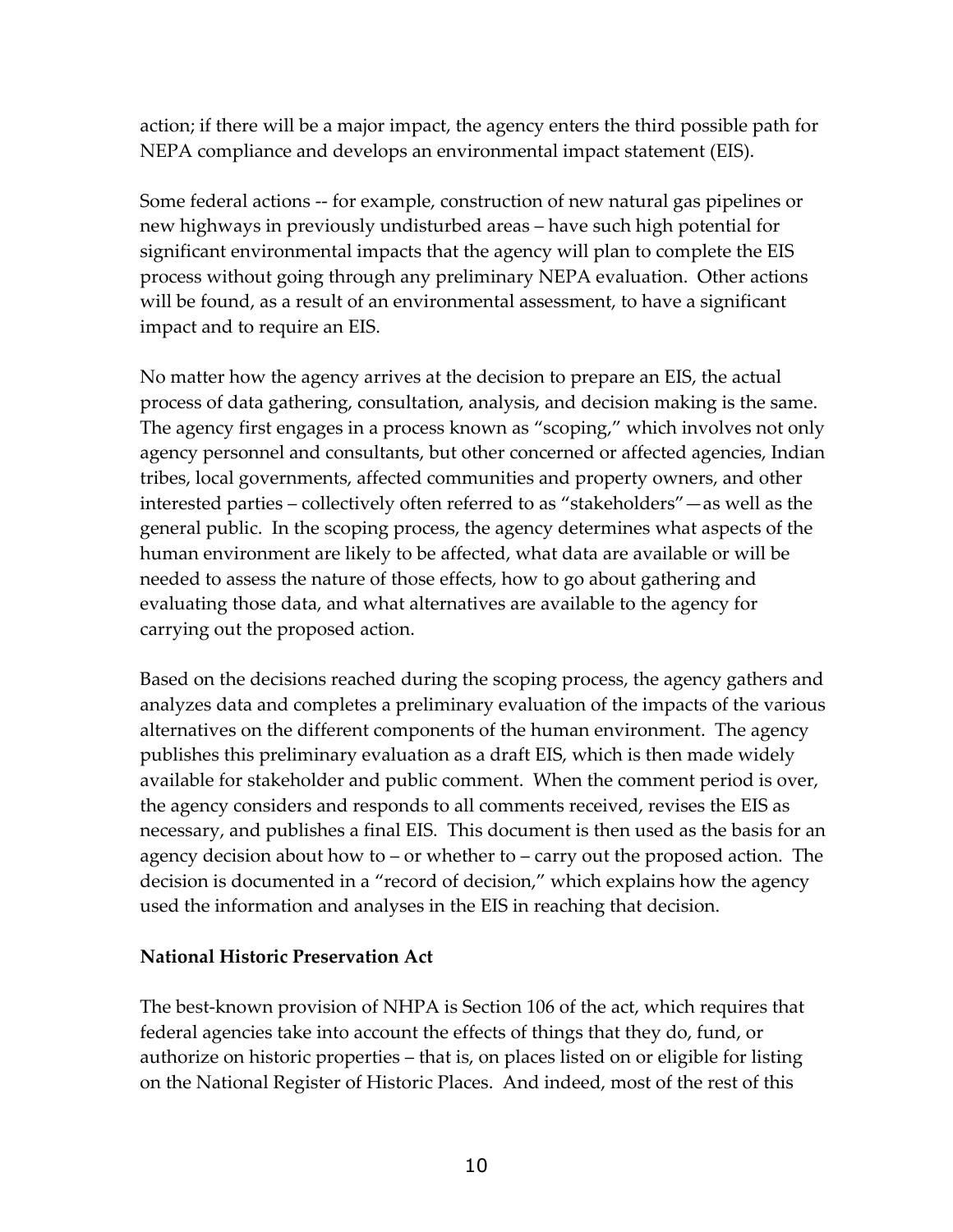overview of federal laws is concerned with Section 106. But a few words about what else is in NHPA are in order here.

The NHPA consists of four parts or "titles." Title I sets up the outlines of a national historic preservation process involving states, local governments, and Indian tribes as partners with federal agencies. This title also places affirmative responsibilities on federal agencies to be good stewards of historic properties under their jurisdiction and to consider carefully the effects of their actions on all historic properties, whether under their jurisdiction or not. This title also establishes the National Register of Historic Places as the standard for the significance of historic places; provides funding through the Historic Preservation Fund for state, local, and tribal preservation programs; establishes professional standards for the historic preservation fields; and instructs the Secretary of the Interior to advise Congress about the problem of illegal trafficking in antiquities.

Title II of the act establishes the Advisory Council on Historic Preservation, an independent federal agency comprising heads of various agencies and organizations, plus preservation professionals and members of the public appointed by the President. The Council's duties include advising the President and Congress on historic preservation matters; encouraging the preservation of historic places through review of federal agency programs and projects; providing historic preservation training and guidance; and carrying out public outreach efforts.

Title III includes definitions and other housekeeping measures, establishes the National Museum for the Building Arts, and authorizes federal agencies to withhold information about historic properties from disclosure if disclosing the information would put those properties at risk, cause a significant invasion of privacy, or impede the use of a traditional religious site by practitioners.

Title IV of NHPA establishes the National Center for Preservation Technology and Training. The NCPTT develops and distributes information about preservation and conservation techniques, provides and encourages training for preservation professionals and maintenance staffs, and works with international preservation and conservation organizations. NCPTT also administers a grants program to encourage the development and dissemination of preservation technologies.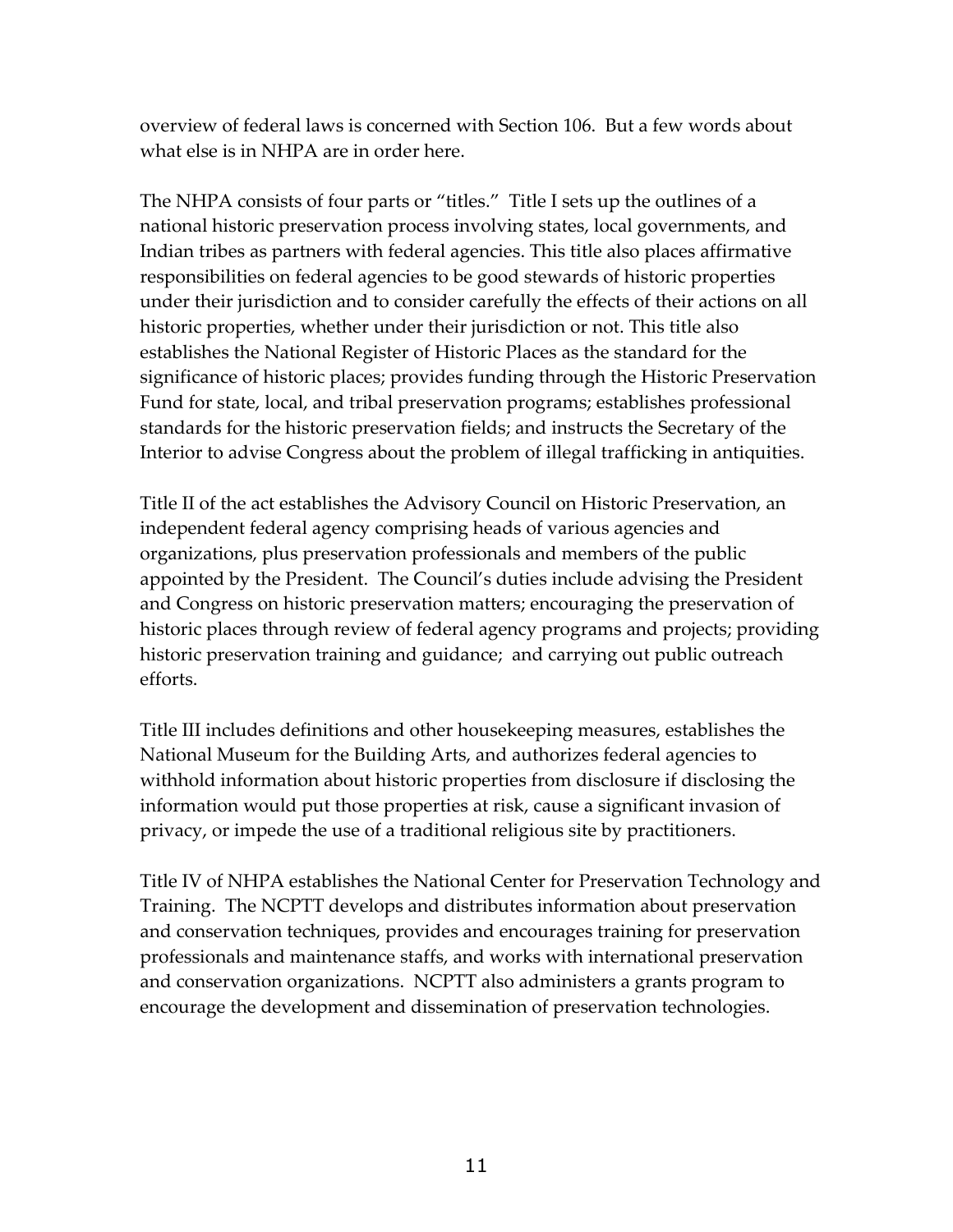

12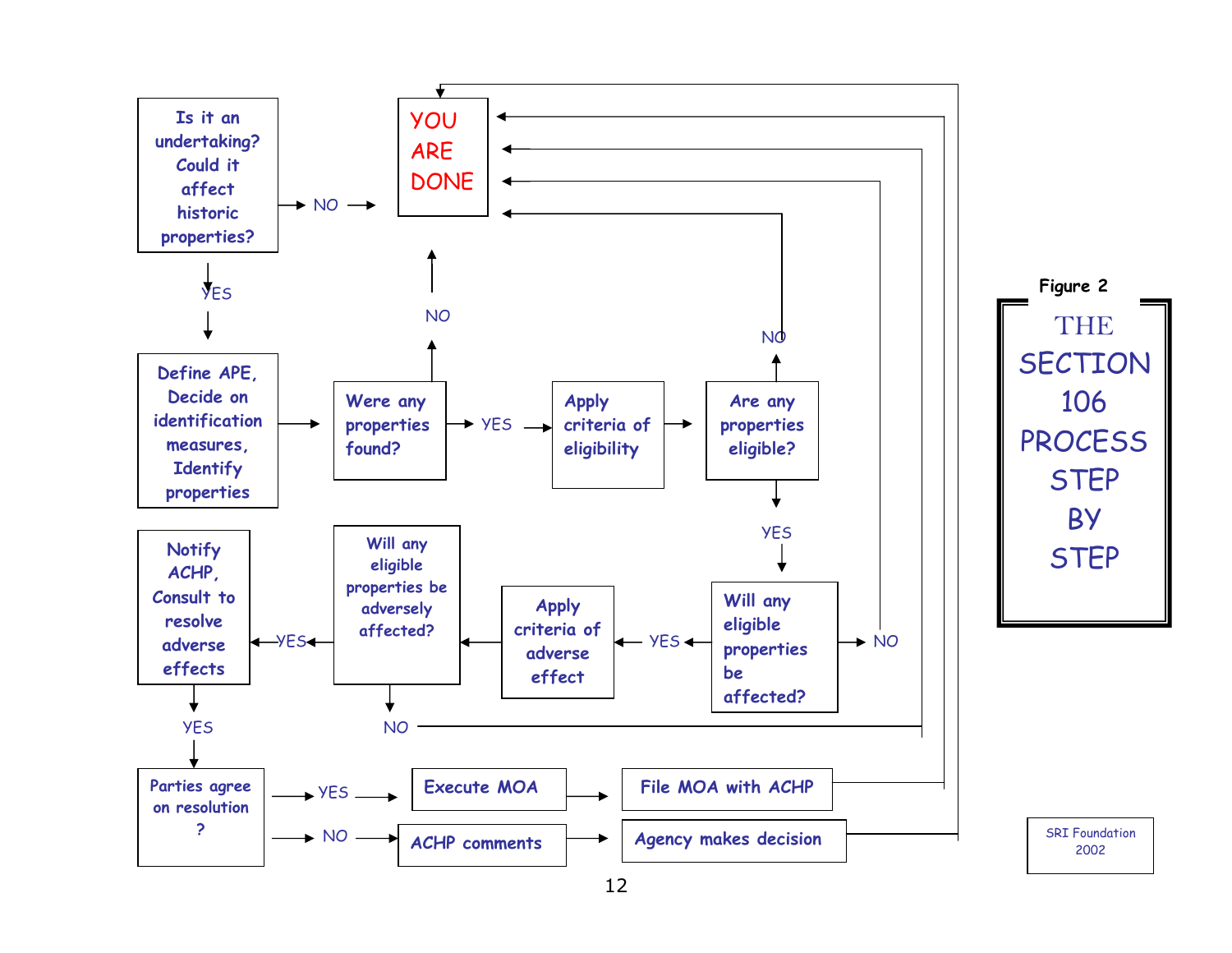## **Section 106 of the NHPA**

The workhorse section of the National Historic Preservation Act is Section 106:

The head of any Federal agency having direct or indirect jurisdiction over a proposed Federal or federally assisted undertaking in any State and the head of any Federal department or independent agency having authority to license any undertaking shall, prior to the approval of the expenditure of any Federal funds on the undertaking or prior to the issuance of any license, as the case may be, take into account the effects of the undertaking on any district, site, building, structure, or object that is included in or eligible for inclusion in the National Register. The head of any such Federal agency shall afford the Advisory Council on Historic Preservation established under Title II of this Act a reasonable opportunity to comment with regard to such undertaking.

Just reading over this text, it doesn't necessarily seem like many historic places would be preserved as a result of compliance with this section of law. "Take into account the effects?" Compared with the very strong preservation requirement of Section 4(f) of the Department of Transportation Act, for example, which forbids expenditure of transportation funds on a project that will "use" a historic property unless there is no prudent and feasible alternative, this is a pretty weak requirement.

But the surprising truth is that many, many more historic properties are preserved every year as a result of agency compliance with Section 106 than are ever preserved because of Section 4(f). This paradox is a result of the great breadth of coverage provided by Section 106. Section 106 applies to all federal agencies – not just those who manage public lands or fund construction or development projects, but also agencies that provide licenses, permits, and other authorizations. Section 106 applies to all federal "undertaking," not just to those that occur on federal lands or using federal money. And Section 106 provides consideration to all "historic properties," not just to places actually listed in the National Register of Historic Places, but also to properties that are eligible for listing in the Register.

The Section 106 process is intended to establish an accommodation between the development projects that are necessary to our modern way of life and preservation of the physical traces of our past. On the one hand, we need new roads and pipelines and power lines, new landfills and housing developments. On the other hand, our history and heritage are very important to us as Americans,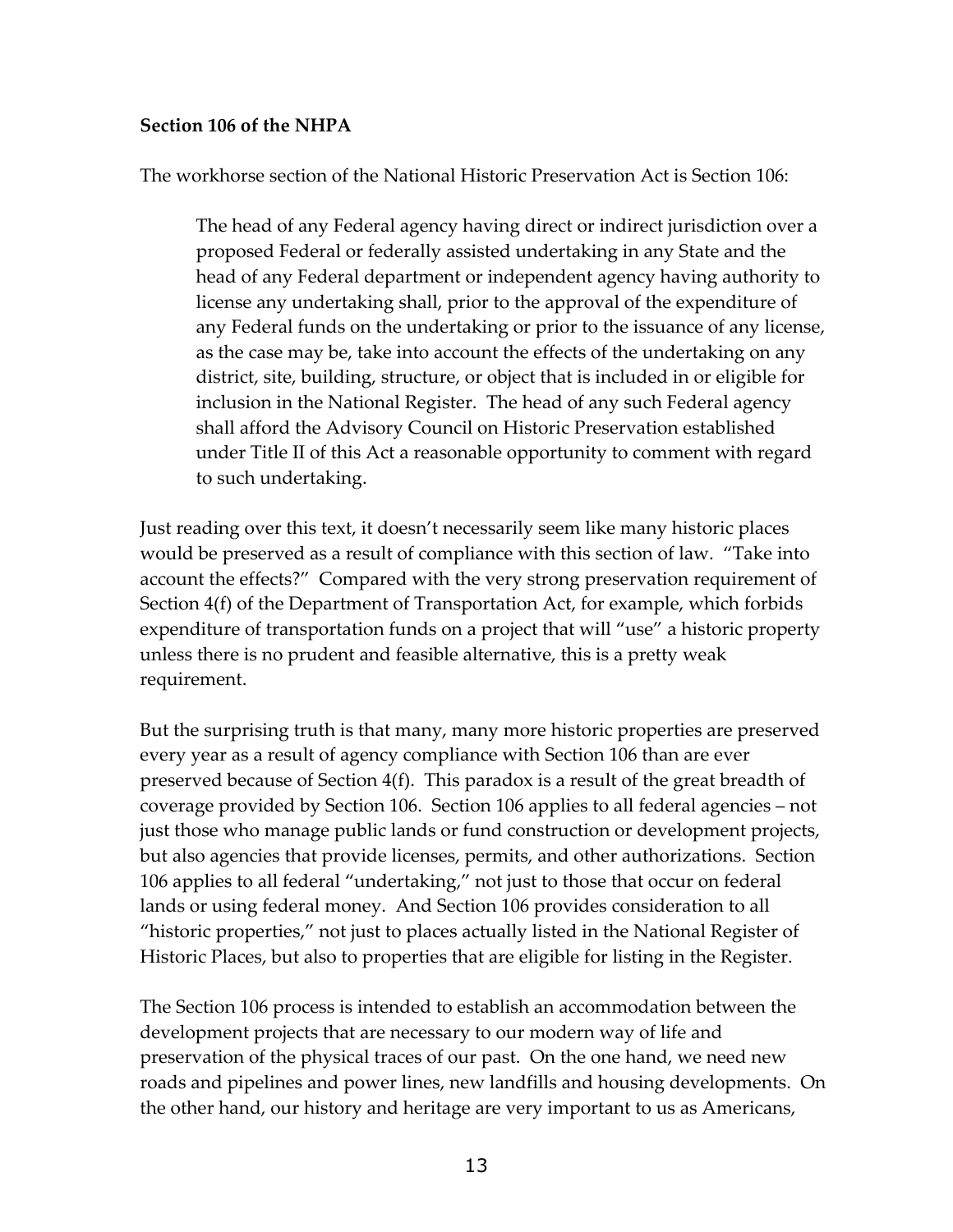and the physical remains of that history are precious because they are so rare. And once they are gone, they are gone for good.

Section 106 is successful at achieving this balance between preservation and development because it combines an inclusive definition of federal projects that require compliance with the law, a very broad scope of historic places that must be considered, and a relatively weak level of protection. Agencies must consider the effects of their actions on historic properties, but they are not required to preserve historic places or to abandon the project if there is a conflict between preservation and development.

The Advisory Council on Historic Preservation has published a regulation (found in the Code of Federal Regulations at 36 CFR part 800) that establishes the process through which federal agencies can meet their responsibilities under Section 106. This process consists of four basic steps (Figure 2):

**Step 1: Identifying historic places.** If an agency is going to take into account the effects of a project on historic properties, it must first find out what historic properties there are within the area that will be affected by the project. That is, the agency must identify sites, buildings, neighborhoods, commercial districts, or places of traditional cultural importance that are already listed on or might be eligible for listing on the National Register of Historic Places.

The first question to be addressed is: How large is the area within which the project might affect historic properties (called the "area of potential effect" or APE). The answer to this question depends on two things: the kinds of effects the project will create and the kinds of historic properties that may be in the area. For example, an archaeological site that is important principally for the information that it contains will usually only be affected by physical ground disturbance within the site itself. Places of traditional cultural importance to Native Americans, on the other hand, can be negatively affected by noise or by visible intrusions within a previously pristine landscape, even when the more direct effects of the project are at some distance away.

Once the agency decides what constitutes the area of potential effect, it then makes a series of decisions about how to go about looking for places that might be historic properties. The first step is to check records to determine whether there are any properties already listed on the Register. The agency may then decide to require some or all of the following: research using historical records, architectural survey of historic buildings and neighborhoods, interviews with elders in Native American and other traditional communities, or archaeological survey.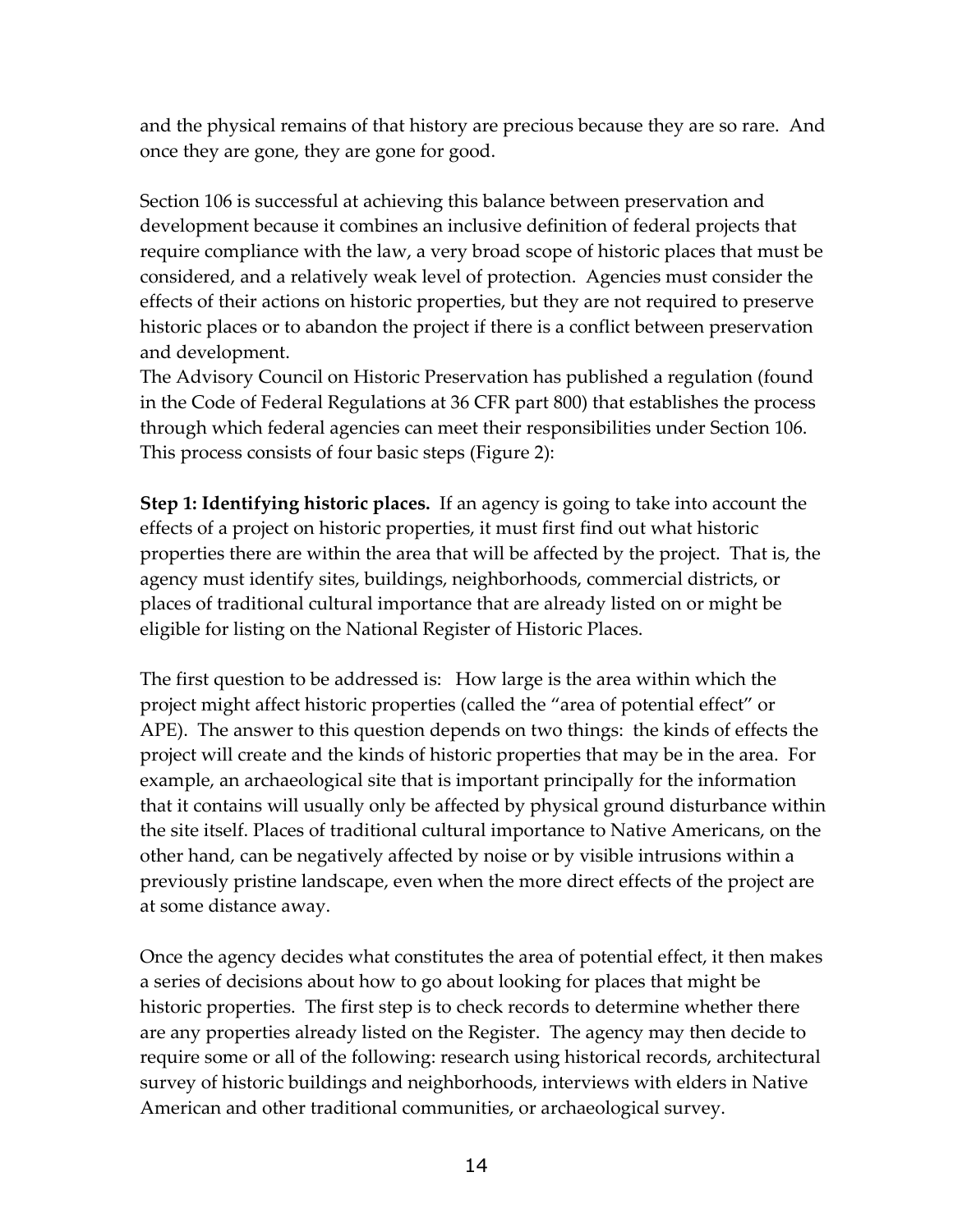Finally, agency cultural resource professionals, or cultural resource consultants hired by the agency or by the private developer who needs agency funding or approval, complete all the identification activities that the agency has decided are appropriate. The cultural resource professionals then prepare a report documenting their work and making recommendations about the potential National Register eligibility of the historic places that they have identified. If no historic places of any sort are found, the agency has completed its responsibilities under Section 106.

**Step 2: Evaluating historic places.** If an agency is going to take into account the effects of a project on *historic properties*, that is, properties that are listed on or eligible for listing on the National Register, it must evaluate the significance of the historic places identified in step 1.

The agency evaluates the Register eligibility of historic places by applying the "criteria of eligibility" established by the National Park Service (these are found in the Code of Federal Regulations at 36 CFR 60.4). There are four criteria: A association with significant events in the past; B association with significant people in the past; C exemplifying an important architectural type, construction technique, or other qualities; and D potential to yield important information about history or prehistory. To be eligible, properties generally must be at least 50 years old and exhibit integrity of location, design, setting, materials, workmanship, association, or feeling.

Following the guidance in the regulation, the agency evaluates each of the historic places identified within the area of potential effect and determines which ones are eligible for listing on the National Register. If none of the historic places identified are found to be eligible to the Register, this completes the agency's responsibility under Section 106.

**Step 3: Determining what the effects are.** If an agency is going to take into account the effects of a project on historic properties, it has to know what the effects will be for each of the National Register eligible properties.

What the agency is looking for in this step is any effects on historic properties that will adversely affect their integrity of location, design, setting, materials, workmanship, association, and feeling -- that is, those qualities that make the property eligible to the Register. In order to make this decision, the agency considers the kinds of effects the project will generate – noise, physical disturbance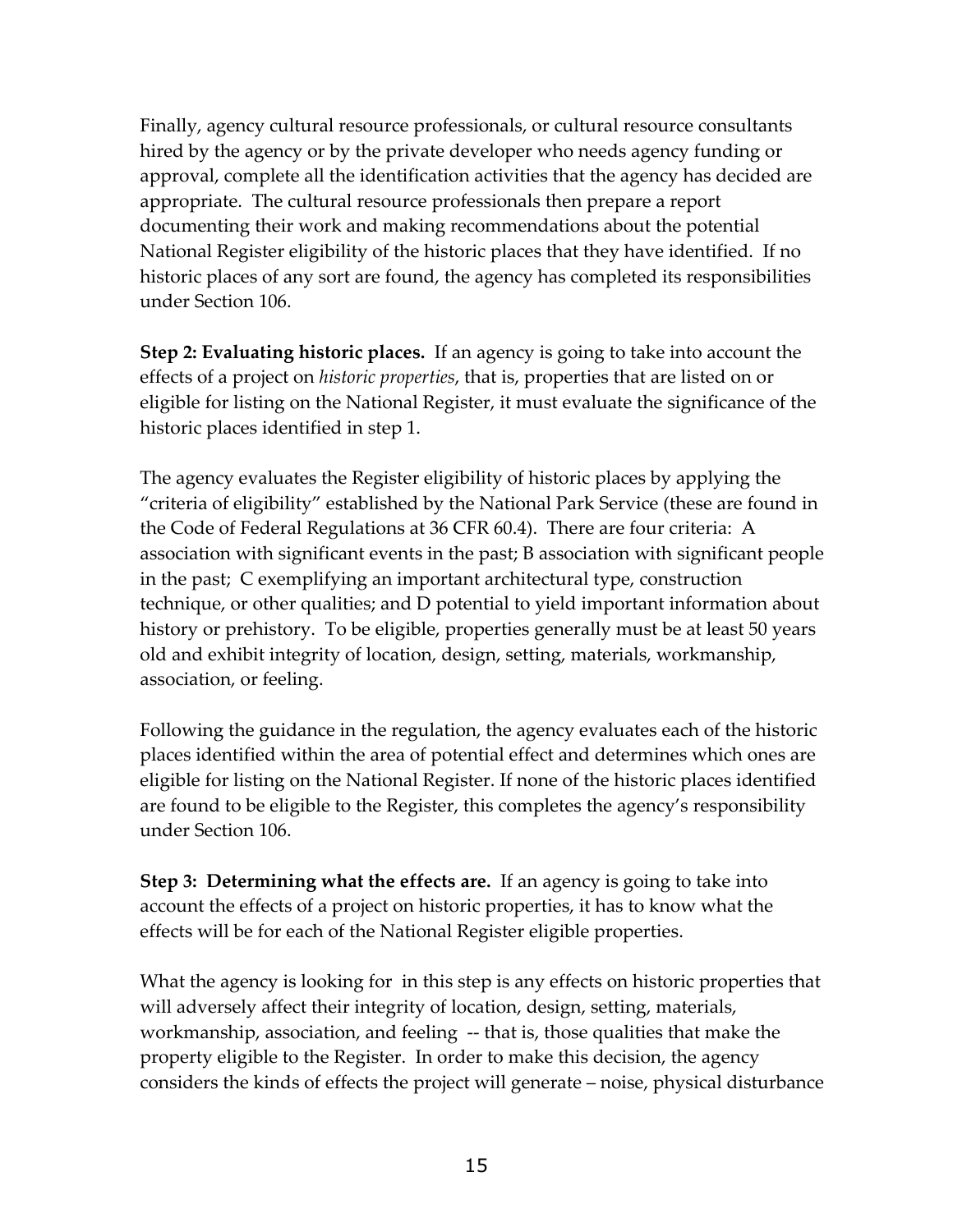of the ground, new construction that is visible from a distance – and the qualities are that make a particular historic property eligible to the National Register.

For example, archaeological sites that are eligible to the Register only under criterion D (because of their potential to yield information about the past) generally will not be adversely effected by a project unless it will physically damage the site. For archaeological sites that are also eligible under other criteria – under criterion A, for example, because the site has historically been used by a tribe as a location for vision quests or a coming of age ceremony – other kinds of impacts, such as noise or visual intrusions, may adversely affect those qualities that make the site eligible to the National Register.

The agency examines the effects that the project would have on each of the historic properties within the area of potential effect and decides whether any of the properties will be adversely affected. If none of them will be adversely affected, this completes the agency's responsibility under Section 106.

**Step 4: Deciding what to do about adverse effects.** If an agency determines that a project will have an adverse effect on one or more of the historic properties within the area of potential effect, in order to complete the Section 106 process, the agency must decide what should be done to "take into account" those effects.

In Section 106 parlance, this process is called "resolving the adverse effects." The agency evaluates alternatives or modifications to the project and other measures that could avoid, minimize, or mitigate the adverse effects. The possibilities include redesigning the project or even deciding not to do it, coming up with things that could be done to lessen the effect, and accepting that there will be effects that can't be avoided or even decreased. The agency then codifies the decisions that it has reached in a formal, legally binding document called a Memorandum of Agreement (MOA).

For archaeological sites that are eligible to the Register under Criterion D, scientific excavation or "data recovery" is the most commonly chosen "mitigation" measure, although syntheses of existing information, public outreach projects, block surveys, and other measures are sometimes combined with more limited data recovery in a mitigation package. For historic properties where noise or visual intrusions constitute adverse effects, common approaches include planting of trees or construction of walls to lessen the noise or make new construction less visible. Measures to resolve adverse effects are limited only by the creativity of the cultural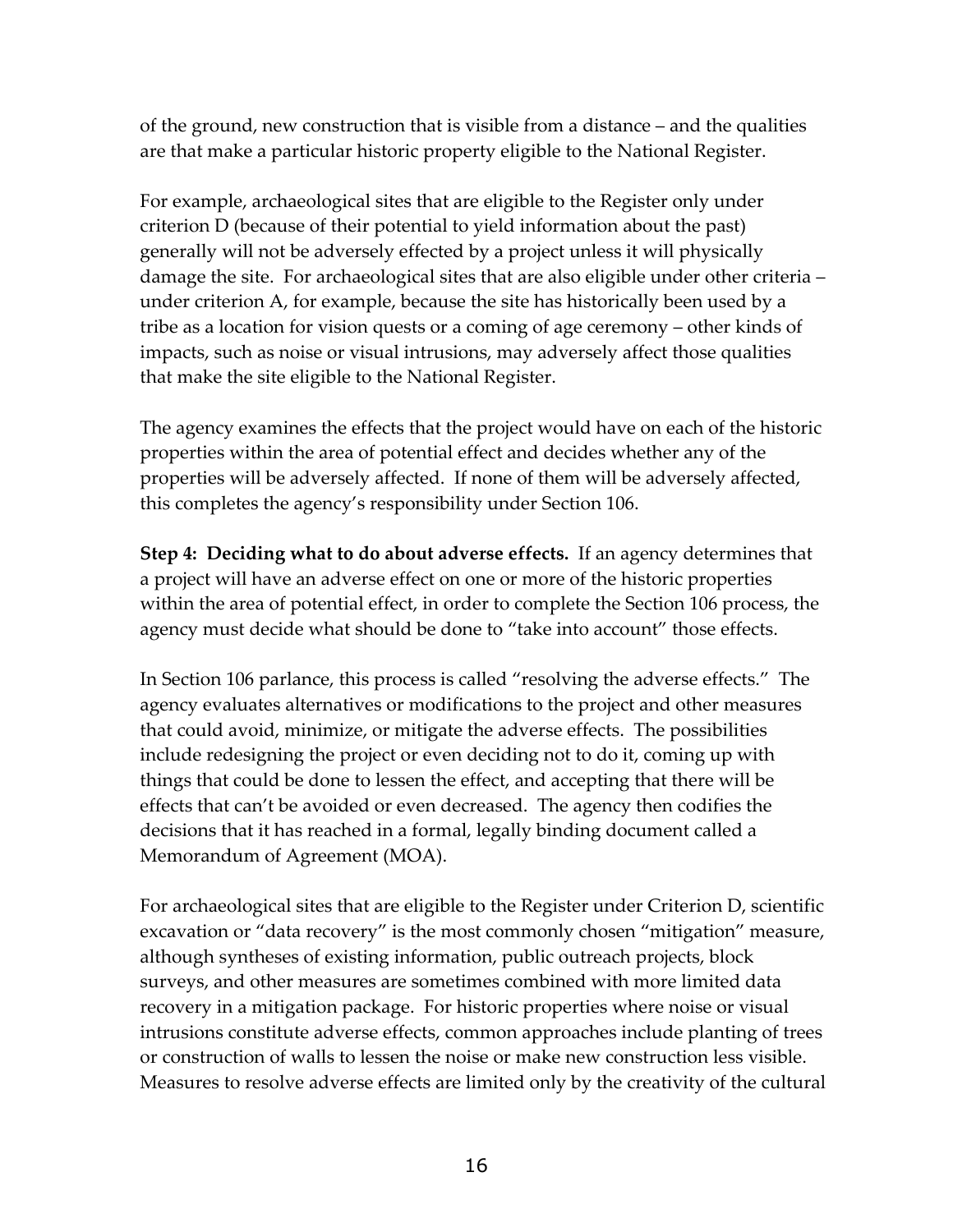resource professionals who design them and by the consultation process described below.

Once the agency has decided what to do to resolve the adverse effects, agency cultural resource professionals or consultants carry out the decisions, and the agency approves or completes the project. This completes the agency's responsibility under Section 106.

## **Section 106 as a Consultative Process**

In order to focus the preceding discussion specifically on the steps in the Section 106 process, those steps were presented as if federal agencies gather all the information and make all the decisions without any input from anyone else, but in fact every step in the Section 106 process involves considerable discussion with and input from other individuals, groups, and agencies. Federal agencies make the final decisions about their Section 106 compliance, but the decision-making process involves consultation with many partners, as discussed below.

**State Historic Preservation Officer.** One of the key participants in the Section 106 process is the State Historic Preservation Officer (SHPO), who serves as the state's representative in Section 106 discussions. The SHPO's role is to review the decisions that the federal agency makes when defining the area of potential effect, determining what must be done to identify historic properties, applying the criteria of eligibility to the National Register, and applying the criteria of adverse effect. If the SHPO agrees with the agency's decision, the agency goes to the next step in the Section 106 process; if the SHPO doesn't agree, agency and SHPO work together to reach an agreement or, sometimes, ask the Advisory Council on Historic Preservation to assist them in working things out.

The SHPO is also integrally involved in the discussions about how to resolve any adverse effects. The SHPO and the agency are the two required signatories to the Memorandum of Agreement (MOA) about how those effects will be resolved.

**Tribal Historic Preservation Officer.** Some Indian tribes have developed historic preservation programs of their own and, with the approval of the National Park Service, have taken over the duties of the SHPO on their tribal lands. In those cases, federal agencies work with the THPO instead of the SHPO in completing the Section 106 process. The THPO is a required signatory to the MOA for any project on or affecting historic properties on tribal land.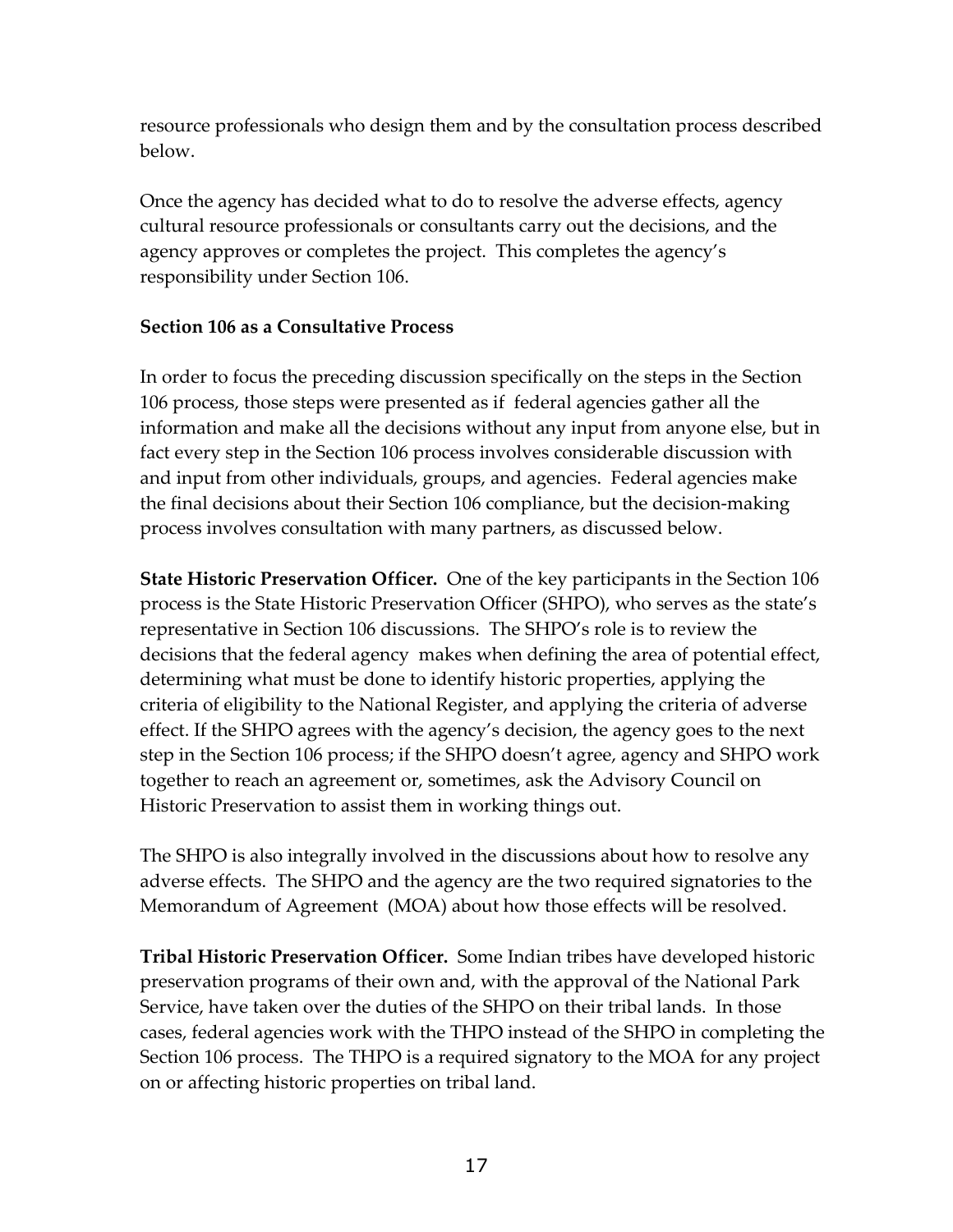**Advisory Council on Historic Preservation.** As the text of Section 106 provided above indicates, agencies are required not only to take into account the effects of their projects on historic properties, but also to provide the Advisory Council on Historic Preservation with an opportunity to comment on those effects. The ACHP's regulation, 36 CFR part 800, provides agencies with guidance about how to meet those two responsibilities.

Although the ACHP may be asked to participate in discussions about any step in the Section 106 process, particularly if there is a disagreement between the agency and another consulting party, generally they only review projects if the agency has decided there will be an adverse effect on historic properties. The agency informs the ACHP about the adverse effect situation, and ACHP then decides whether to participate in discussions about resolving those adverse effects or not. If they do participate, they will sign the MOA; if they don't participate, the agency simply files the MOA with the ACHP when the other signatories have signed it.

If the agency and consulting parties are unable to reach agreement about how to resolve adverse effects, the ACHP provides formal comments to the agency, and the agency must then take those comments into consideration in making its final decision about what to do about the effects of the project.

**Indian tribes and Native Hawaiian organizations.** All Native Americans have the right, under the Section 106 regulations, to be consulted by federal agencies about any projects that might affect historic places that are of religious or cultural significance to them. Agencies consult with Native Americans at each step in the Section 106 process and take those comments into account in reaching their decisions. Tribes or Native Hawaiian groups may be invited to sign or to concur in an MOA if historic properties of concern to them will be adversely affected.

**Other consulting parties.** Many other groups, agencies, and individuals may be involved in discussions about Section 106 projects. These consulting parties can include private developers who need federal agency approvals for their projects, local government officials, historical societies and historic preservation organizations, owners of historic properties, and private citizens who are concerned about preserving the past. These consulting parties may be invited to sign or concur in the MOA for a project which will adversely affect historic properties.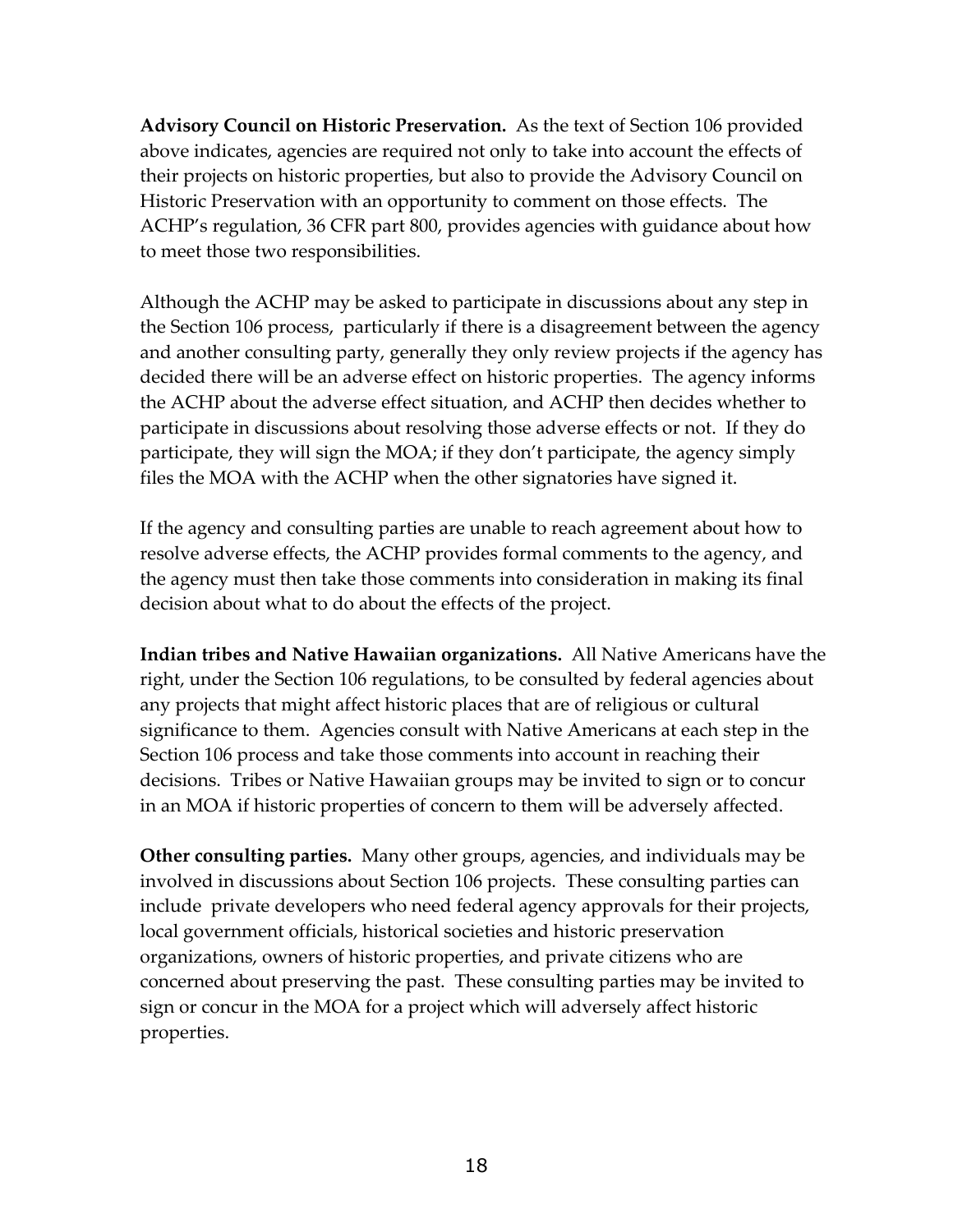## **Useful Resources**

The Advisory Council on Historic Preservation has published numerous guidance documents that are useful in understanding specific aspects of the Section 106 process. For information see the "Working with Section 106" section of the ACHP website at www.achp.gov and especially the "User's Guide to Section 106." Two important ACHP guidance documents for archaeology that are not available on the web are the ACHP Policy Statement on the Treatment of Human Remains (and the accompanying interpretive memorandum) and "Treatment of Archaeological Properties: a Handbook." The latter, though somewhat out of date, is still the major reference for development of archaeological research designs in cultural resource management. Contact the Advisory Council for copies of these documents.

The National Register of Historic Places publishes a series of National Register Bulletins that provide guidance on identifying and evaluating historic properties. Particularly germane to archaeology are the bulletins on

- How to Apply the National Register Criteria for Evaluation (#15)
- Guidelines for Evaluating and Registering Archeological Properties (#36)
- Guidelines for Identifying, Evaluating and Registering Historic Mining Properties (#42)
- Guidelines for Evaluating and Documenting Rural Historic Landscapes (#30)
- Guidelines for Evaluating and Documenting Traditional Cultural Properties (#38)
- Nominating Historic Vessels and Shipwrecks to the National Register of Historic Places (#20)

The bulletins and other information are available on the National Register's website at <u>www.cr.ns.gov/nr/</u>.

The Council on Environmental Quality, the federal agency that oversees NEPA compliance, provides a great deal of useful NEPA-related information on its website at http://ceq.eh.doe.gov/nepa/nepanet.htm.